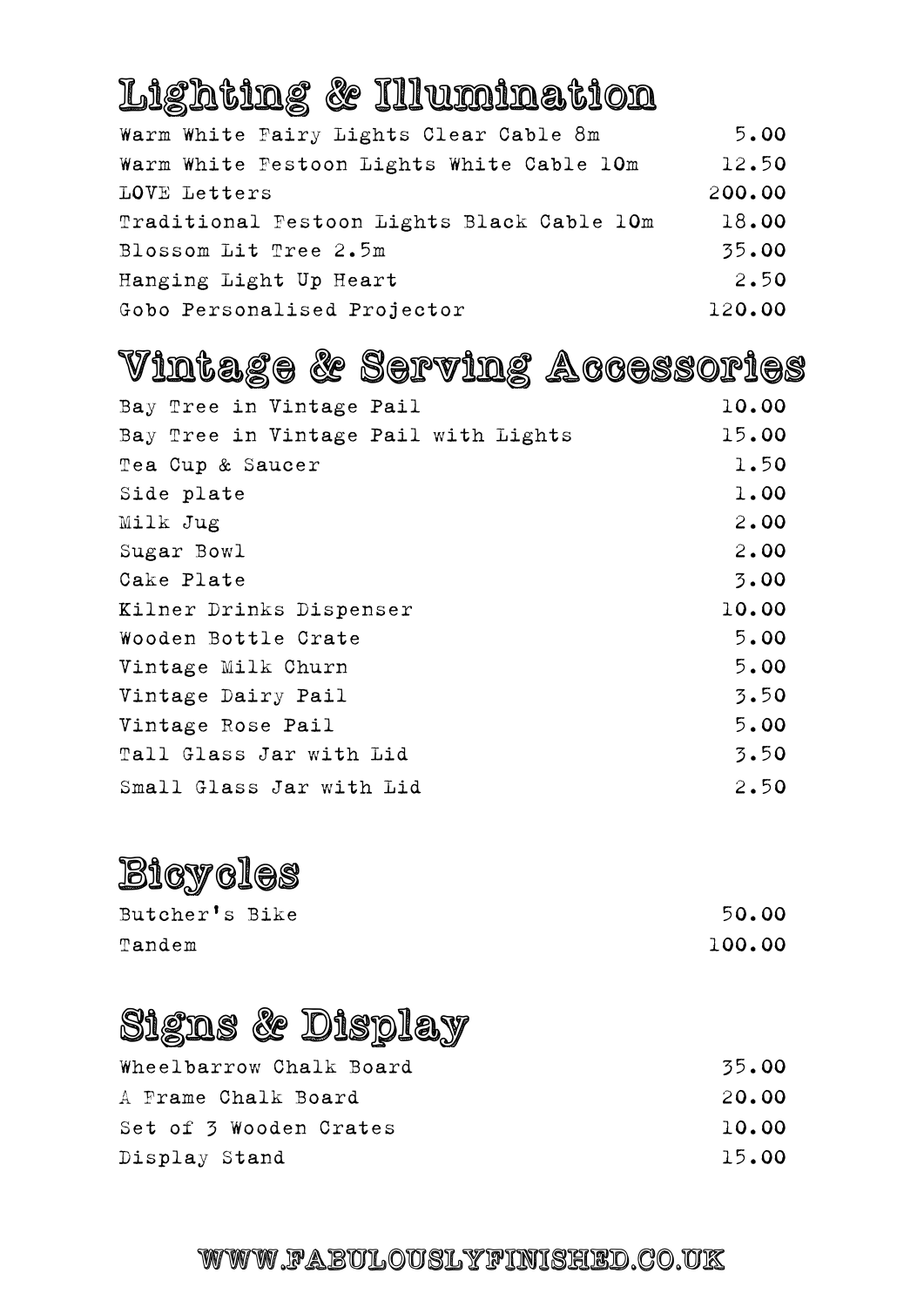| Set of 3 Vintage Crates            | 10.00 |
|------------------------------------|-------|
| 'Just Married' Illuminated A Board | 50.00 |
| Chalk Board on Stake               | 5.00  |

### Hanging Accessories

| Hanging Lanterns 8"         | 50p  |
|-----------------------------|------|
| Hanging Lanterns 12"        | 75p  |
| Hanging Lanterns 16"        | 1.25 |
| Hanging Lanterns 20"        | 1.75 |
| Hanging Light Up Heart      | 2.50 |
| Polka Dot Lanterns 40cm     | 1.00 |
| Medium Hanging Wooden Heart | 75p  |
| Hanging White Metal Heart   | 1.50 |
| Floral Pink Bunting         | 3.50 |
|                             |      |

### Candle & Tea Light Holders & Lanterns

| 5 arm Candelabra 55cm High           | 15.00 |
|--------------------------------------|-------|
| Classic Square Based Lantern         | 10.00 |
| Square Based Cream Lantern           | 5.00  |
| Stone Based Hurricane Lamp           | 5.00  |
| Heart Tea Light Holder               | 1.50  |
| Doily Tea Light Holder               | 1.50  |
| Mr & Mrs Tea Light Holder            | 1.50  |
| Celest Tea Light Holder              | 1.00  |
| Large Wooden Heart Lantern           | 7.50  |
| Distressed Bird Cage Candle Holder   | 4.00  |
| Wooden Heart Lantern                 | 5.00  |
| Rustic Heart Square Tea Light Holder | 1.50  |
| Tall Antique Brass Hurricane Lantern | 10.00 |
| Brass Hurricane Lantern              | 15.00 |
| Nickel Hurricane Lantern             | 15.00 |
| Round Glass Tea Light Votive         | 75p   |
| Hurricane Glass Candle Holder        | 5.00  |

#### WWW.FABULOUSLYFINISHED.CO.UK